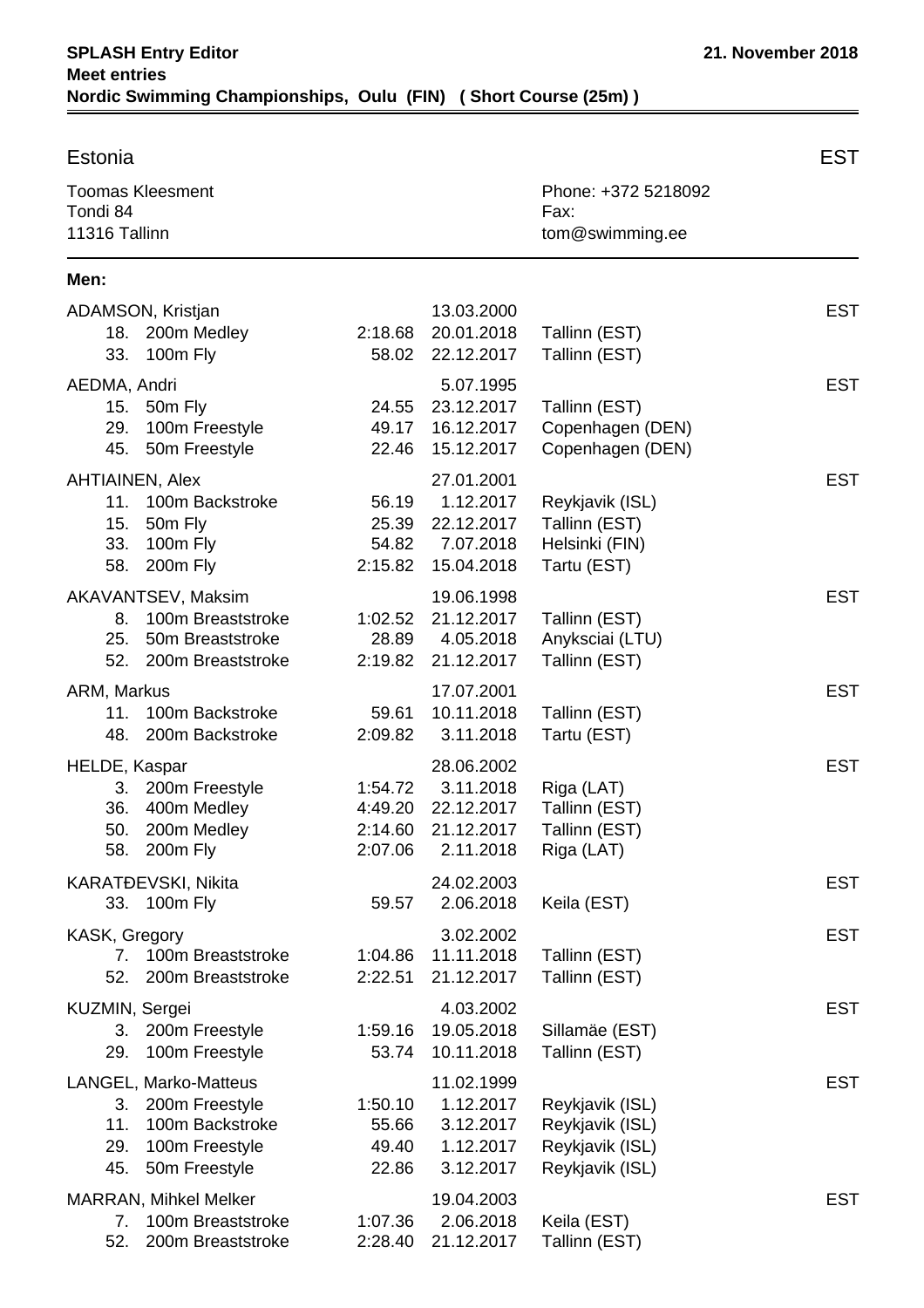| MATVEJEV, Tiit                           |                                                                                        |                                                 | 30.06.1999                                                                       |                                                                                               | <b>EST</b> |
|------------------------------------------|----------------------------------------------------------------------------------------|-------------------------------------------------|----------------------------------------------------------------------------------|-----------------------------------------------------------------------------------------------|------------|
| 25.                                      | 7. 100m Breaststroke<br>50m Breaststroke                                               | 1:01.88<br>28.07                                | 1.12.2017<br>2.12.2017                                                           | Reykjavik (ISL)<br>Reykjavik (ISL)                                                            |            |
|                                          | 52. 200m Breaststroke                                                                  | 2:16.03                                         | 3.12.2017                                                                        | Reykjavik                                                                                     |            |
| 48.                                      | MÄRTMAA, Alex Artur<br>18. 200m Medley<br>200m Backstroke                              | 2:19.03<br>2:12.61                              | 27.09.2002<br>21.12.2017<br>22.12.2017                                           | Tallinn (EST)<br>Tallinn (EST)                                                                | <b>EST</b> |
|                                          |                                                                                        |                                                 | 14.07.2000                                                                       |                                                                                               | <b>EST</b> |
| NIINE, Joonas<br>7.<br>18.<br>25.<br>52. | 100m Breaststroke<br>200m Medley<br>50m Breaststroke<br>200m Breaststroke              | 1:01.69<br>2:02.79<br>28.22<br>2:15.30          | 3.11.2018<br>3.11.2018<br>2.11.2018<br>3.11.2018                                 | Riga (LAT)<br>Riga (LAT)<br>Riga (LAT)<br>Riga (LAT)                                          |            |
| OPER, Georg                              | 29. 100m Freestyle                                                                     | 54.91                                           | 4.09.2002<br>4.11.2018                                                           | Tartu (EST)                                                                                   | <b>EST</b> |
| PAAVO, Sander<br>20.<br>33.<br>55.       | 1500m Freestyle<br>100m Fly<br>400m Freestyle                                          | 16:36.34<br>4:09.72                             | 27.08.1998<br>23.12.2017<br>55.45 2.12.2017<br>3.11.2018                         | Tallinn (EST)<br>Reykjavik (ISL)<br>Tartu (EST)                                               | <b>EST</b> |
|                                          | PALVADRE, Christopher<br>7. 100m Breaststroke                                          | 1:04.31                                         | 28.06.2003<br>3.11.2018                                                          | Riga (LAT)                                                                                    | <b>EST</b> |
| 18.<br>36.<br>52.                        | PISARENKO, Nikita<br>200m Medley<br>400m Medley<br>200m Breaststroke                   | 2:04.96<br>4:41.74<br>2:22.17                   | 10.01.2002<br>11.11.2018<br>18.02.2018<br>28.09.2018                             | Tallinn (EST)<br>Verona (ITA)<br>Tallinn (EST)                                                | <b>EST</b> |
| 11.<br>39.<br>48.                        | PRIBLUDNÕI, Mihhail<br>100m Backstroke<br>50m Backstroke<br>200m Backstroke            | 59.87<br>2:11.52                                | 26.01.2001<br>3.06.2018<br>27.62 21.12.2017<br>22.12.2017                        | Keila (EST)<br>Tallinn (EST)<br>Tallinn (EST)                                                 | <b>EST</b> |
| 3.<br>15.<br>18.<br>33.<br>58.           | SIIM, Cevin Anders<br>200m Freestyle<br>50m Fly<br>200m Medley<br>100m Fly<br>200m Fly | 1:48.67<br>24.57<br>2:01.25<br>53.14<br>1:59.79 | 27.03.1997<br>14.12.2017<br>20.01.2018<br>15.12.2017<br>13.12.2017<br>17.12.2017 | Copenhagen (DEN)<br>Tallinn (EST)<br>Copenhagen (DEN)<br>Copenhagen (DEN)<br>Copenhagen (DEN) | <b>EST</b> |
| SOVTSA, Mark<br>7.<br>25.<br>33.<br>52.  | 100m Breaststroke<br>50m Breaststroke<br>100m Fly<br>200m Breaststroke                 | 1:01.91<br>28.70<br>57.48<br>2:19.11            | 22.05.2001<br>5.05.2018<br>4.05.2018<br>2.12.2017<br>3.12.2017                   | Anyksciai (LTU)<br>Anyksciai (LTU)<br>Reykjavik (ISL)<br>Reykjavik (ISL)                      | <b>EST</b> |
| SUUN, Janter<br>3.<br>29.<br>33.         | 200m Freestyle<br>100m Freestyle<br>100m Fly                                           | 1:50.24<br>50.43<br>56.46                       | 3.04.2000<br>1.12.2017<br>2.12.2017<br>22.12.2017                                | Reykjavik (ISL)<br>Reykjavik (EST)<br>Tallinn (EST)                                           | <b>EST</b> |
| TATAR, Robin<br>36.<br>56.               | 400m Medley<br>400m Freestyle                                                          | 4:45.28<br><b>NT</b>                            | 24.03.2002<br>22.12.2017                                                         | Tallinn (EST)                                                                                 | <b>EST</b> |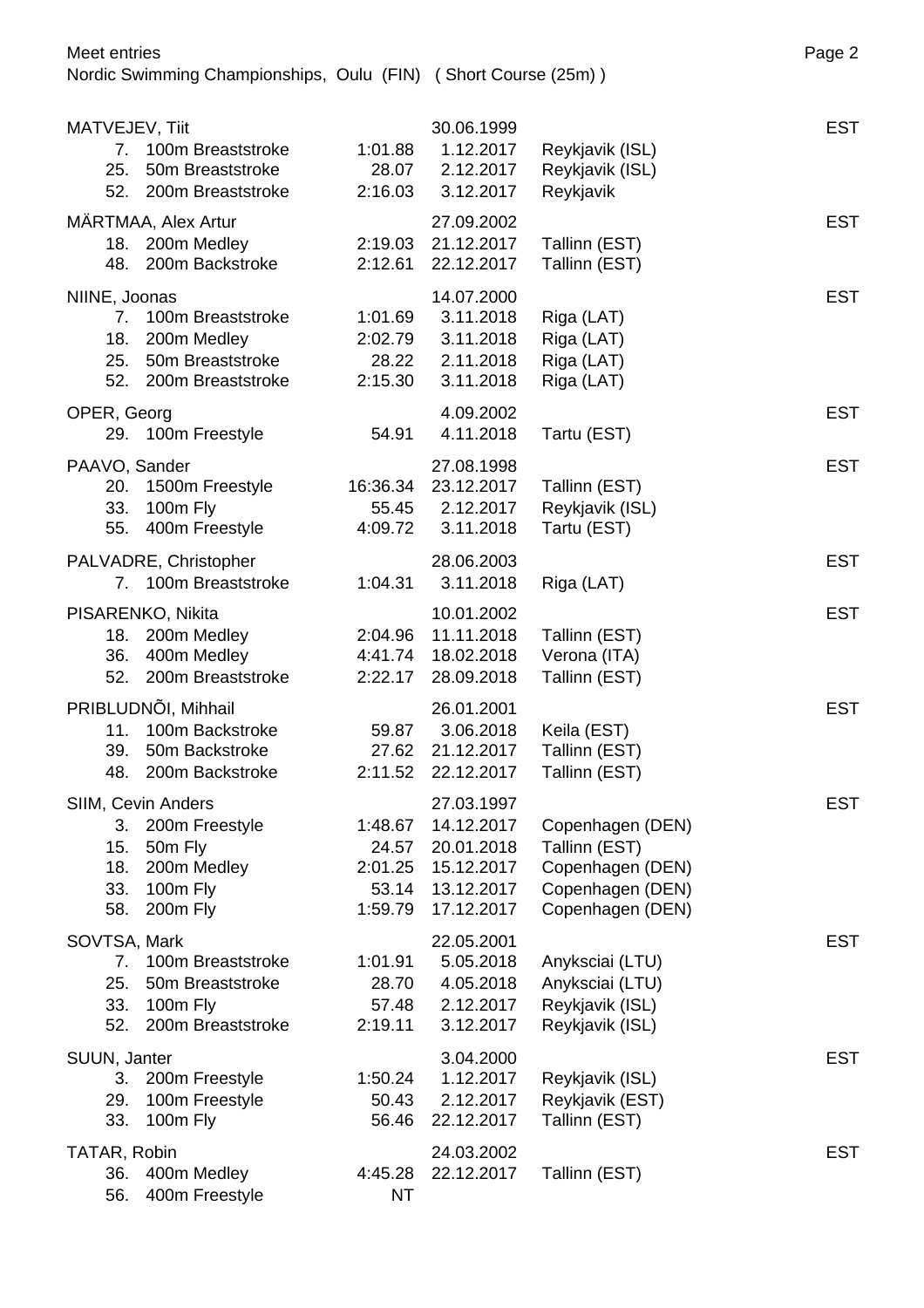| Meet entries<br>Nordic Swimming Championships, Oulu (FIN) (Short Course (25m)) |                                                                              |                               |                                                      | Page 3                                                |            |  |
|--------------------------------------------------------------------------------|------------------------------------------------------------------------------|-------------------------------|------------------------------------------------------|-------------------------------------------------------|------------|--|
| VAINIKK, Rando<br>11.<br>39.                                                   | 100m Backstroke<br>50m Backstroke                                            | 59.52<br>26.87                | 19.10.2000<br>9.03.2018<br>18.05.2018                | Pärnu (EST)<br>Pärnu (EST)                            | <b>EST</b> |  |
| 11.<br>18.                                                                     | VIIRPUU, Jan Joonas<br>100m Backstroke<br>200m Medley<br>48. 200m Backstroke | 58.30<br>2:12.99<br>2:07.22   | 2.08.2002<br>10.11.2018<br>21.12.2017<br>11.11.2018  | Tallinn (EST)<br>Tallinn (EST)<br>Tallinn (EST)       | <b>EST</b> |  |
|                                                                                | VISNAPUU, Karl-Johannes<br>29. 100m Freestyle                                | 53.30                         | 22.08.2002<br>4.11.2018                              | Tartu (EST)                                           | <b>EST</b> |  |
| VOLKOV, Sergei<br>29.<br>33.<br>45.                                            | 100m Freestyle<br>100m Fly<br>50m Freestyle                                  | 52.58<br>56.05<br>23.57       | 7.03.2001<br>22.12.2017<br>2.12.2017<br>21.12.2017   | Tallinn (EST)<br>Reykjavik (ISL)<br>Tallinn (EST)     | <b>EST</b> |  |
| ÜTT, Hendrik<br>15.<br>29.<br>45.                                              | 50m Fly<br>100m Freestyle<br>50m Freestyle                                   | 25.21<br>50.11<br>22.79       | 2.07.1998<br>1.12.2017<br>31.12.2099<br>3.12.2017    | Reykjavik (ISL)<br>Reykjavik (ISL)<br>Reykjavik (ISL) | <b>EST</b> |  |
| Women:                                                                         |                                                                              |                               |                                                      |                                                       |            |  |
| <b>HANSALU, Katriin</b><br>9.<br>37.<br>47.                                    | 100m Backstroke<br>50m Backstroke<br>200m Backstroke                         | 1:05.62<br>30.89<br>2:21.95   | 14.08.2003<br>21.12.2017<br>11.11.2018<br>22.12.2017 | Tallinn (EST)<br>Tallinn (EST)<br>Tallinn (EST)       | <b>EST</b> |  |
| KAARE, Kertu<br>27.                                                            | 13. 50m Fly<br>100m Freestyle<br>43. 50m Freestyle                           | 28.20<br>56.77<br>25.71       | 10.12.2002<br>11.11.2018<br>2.12.2017<br>2.12.2001   | Tallinn (EST)<br>Reykjavik (ISL)<br>Reykjavik (ISL)   | <b>EST</b> |  |
| 27.<br>43.                                                                     | KALJUVALD, Tiina-Britt<br>100m Freestyle<br>50m Freestyle                    | 1:00.09<br>26.94              | 10.06.2003<br>20.01.2018<br>21.12.2017               | Tallinn (EST)<br>Tallinn (EST)                        | <b>EST</b> |  |
| KAUL, Susannah<br>10.<br>28.<br>44.                                            | 100m Backstroke<br>100m Freestyle<br>50m Freestyle                           | 1:11.90<br>1:03.91<br>29.52   | 20.04.1999<br>10.11.2018<br>10.11.2018<br>21.12.2017 | Tallinn (EST)<br>Tallinn (EST)<br>Tallinn (EST)       | <b>EST</b> |  |
| 9.<br>35.<br>47.                                                               | KRIVORUKOVA, Sofja<br>100m Backstroke<br>400m Medley<br>200m Backstroke      | 1:05.35<br>5:14.93<br>2:19.15 | 24.04.2002<br>2.11.2018<br>28.04.2018<br>3.11.2018   | Riga (LAT)<br>Kohtla-Järve (EST)<br>Riga (LAT)        | <b>EST</b> |  |
| 1.<br>27.<br>53.                                                               | LESSING, Getriin Marii<br>200m Freestyle<br>100m Freestyle<br>400m Freestyle | 2:13.33<br>1:00.39<br>4:38.54 | 15.05.2003<br>14.07.2018<br>22.09.2018<br>10.11.2018 | Riga (LAT)<br>Tartu (EST)<br>Tallinn (EST)            | <b>EST</b> |  |
| LINT, Laurika<br>1.<br>27.<br>53.                                              | 200m Freestyle<br>100m Freestyle<br>400m Freestyle                           | 2:06.87<br>58.40<br>4:24.56   | 18.02.2002<br>22.12.2017<br>18.10.2018<br>21.12.2017 | Tallinn (EST)<br>Tallinn (EST)<br>Tallinn (EST)       | <b>EST</b> |  |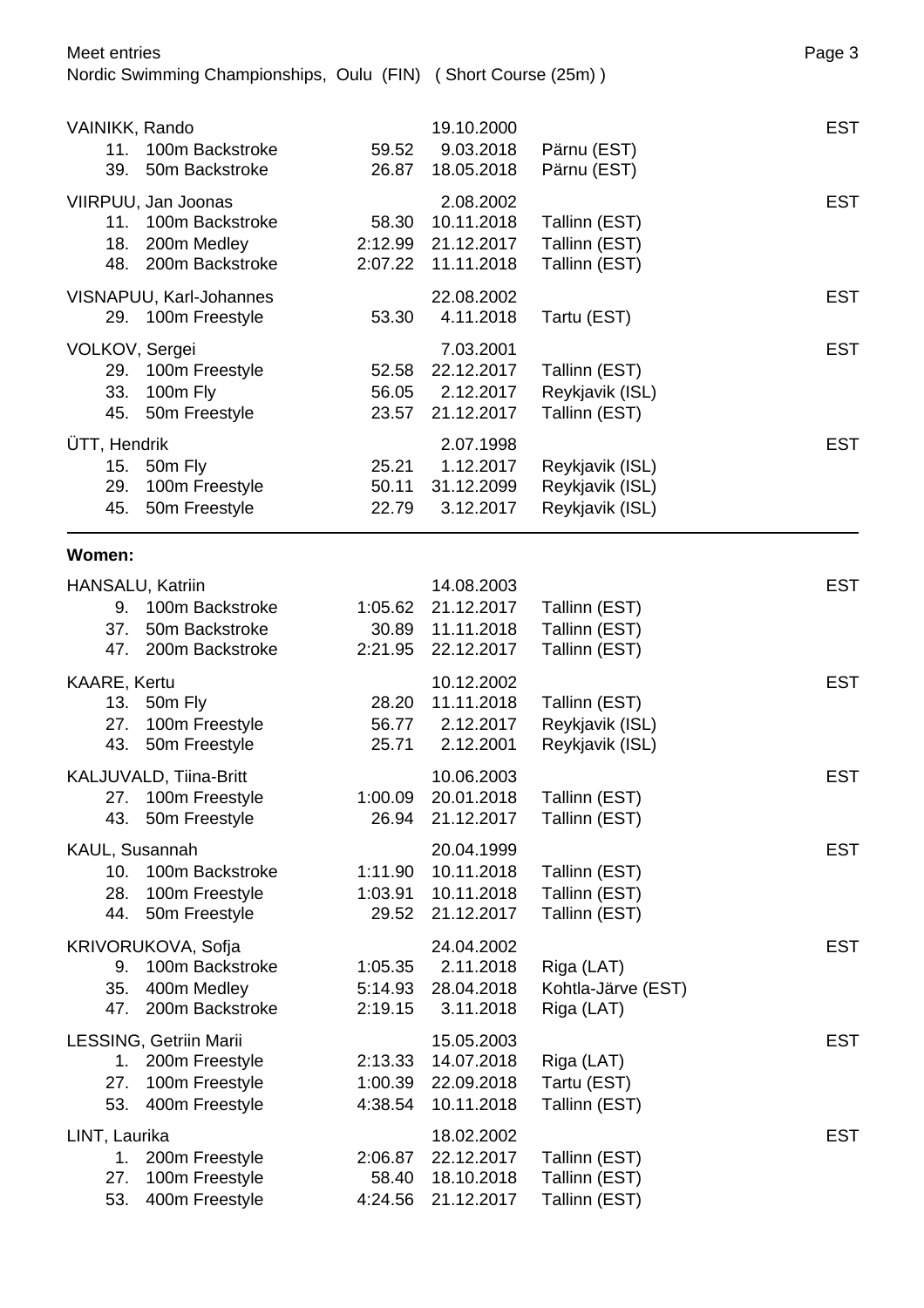| MÄLL, Katariina<br>17.<br>31.<br>37.<br>43. | 200m Medley<br>100m Fly<br>50m Backstroke<br>50m Freestyle                                         | 2:23.98<br>27.42                                | 11.07.2000<br>18.10.2018<br>1:02.86 10.11.2018<br>30.03 21.12.2017<br>21.12.2017 | Tallinn (EST)<br>Tallinn (EST)<br>Tallinn (EST)<br>Tallinn (EST)          | <b>EST</b> |
|---------------------------------------------|----------------------------------------------------------------------------------------------------|-------------------------------------------------|----------------------------------------------------------------------------------|---------------------------------------------------------------------------|------------|
| PRIIDEL, Melissa<br>17.<br>37.              | 1. 200m Freestyle<br>200m Medley<br>50m Backstroke                                                 | 2:15.79<br>2:29.31<br><b>NT</b>                 | 8.01.2002<br>20.01.2018<br>18.10.2018                                            | Tallinn (EST)<br>Tallinn (EST)                                            | <b>EST</b> |
| 13.<br>17.<br>31.<br>43.                    | RANNAMETS, Brita<br>50m Fly<br>200m Medley<br>100m Fly<br>50m Freestyle                            | 28.37<br>2:29.28<br>27.17                       | 30.04.2004<br>1.12.2017<br>21.12.2017<br>1:04.14 10.11.2018<br>2.06.2018         | Reykjavik (ISL)<br>Tallinn (EST)<br>Tallinn (EST)<br>Keila (EST)          | <b>EST</b> |
| SAAR, Meribel<br>53.                        | 19. 800m Freestyle<br>400m Freestyle                                                               | 4:22.34                                         | 31.05.2000<br>9:09.04 23.12.2017<br>3.12.2017                                    | Tallinn (EST)<br>Reykjavik (ISL)                                          | <b>EST</b> |
| SARAP, Isabel<br>1.<br>19.<br>53.           | 200m Freestyle<br>800m Freestyle<br>400m Freestyle                                                 | 2:12.06<br>4:35.72                              | 10.08.2003<br>22.12.2017<br>9:34.82 3.06.2018<br>21.12.2017                      | Tallinn (EST)<br>Keila (EST)<br>Tallinn (EST)                             | <b>EST</b> |
| SUKKO, Marita<br>2.<br>9.<br>32.<br>54.     | 200m Freestyle<br>100m Backstroke<br>100m Fly<br>400m Freestyle                                    | 2:31.99<br>1:26.02<br>1:21.99<br>6:03.14        | 31.08.1996<br>28.09.2018<br>17.10.2018<br>17.10.2018<br>3.01.2018                | Tallinn (EST)<br>Tallinn (EST)<br>Tallinn (EST)<br>Tallinn (EST)          | <b>EST</b> |
| <b>TREIAL, Elis</b><br>47.<br>53.           | 200m Backstroke<br>400m Freestyle                                                                  | 2:24.22<br>4:44.14                              | 19.06.2004<br>22.12.2017<br>2.06.2018                                            | Tallinn (EST)<br>Keila (EST)                                              | <b>EST</b> |
| VAINIKK, Annika<br>1.<br>27.<br>53.         | 200m Freestyle<br>100m Freestyle<br>400m Freestyle                                                 | 2:10.45<br>57.51<br>4:47.22                     | 19.10.2000<br>22.12.2017<br>22.12.2017<br>13.01.2018                             | Tallinn (EST)<br>Tallinn (EST)<br>Pärnu (EST)                             | <b>EST</b> |
| 9.<br>13.<br>31.<br>37.<br>47.              | VALDMAA, Laura-Liis<br>100m Backstroke<br>50m Fly<br>100m Fly<br>50m Backstroke<br>200m Backstroke | 1:02.63<br>27.76<br>1:02.09<br>29.31<br>2:20.54 | 18.06.2004<br>3.11.2018<br>3.11.2018<br>3.11.2018<br>4.11.2018<br>22.12.2017     | Tartu (EST)<br>Tartu (EST)<br>Tartu (EST)<br>Tartu (EST)<br>Tallinn (EST) | <b>EST</b> |
| 13.<br>31.<br>35.                           | VEDEHHOVA, Alina<br>50m Fly<br>100m Fly<br>400m Medley                                             | 27.88<br>1:02.73<br>5:05.86                     | 8.10.1999<br>2.11.2018<br>4.05.2018<br>22.12.2017                                | Riga (LAT)<br>Anyksciai (LTU)<br>Tallinn (EST)                            | <b>EST</b> |
| ZIRK, Heleri<br>9.<br>19.<br>35.            | 100m Backstroke<br>800m Freestyle<br>400m Medley                                                   | 1:07.50<br>9:53.07<br>5:11.39                   | 5.09.2004<br>3.06.2018<br>5.10.2018<br>3.11.2018                                 | Keila (EST)<br>Tallinn (EST)<br>Tartu (EST)                               | <b>EST</b> |